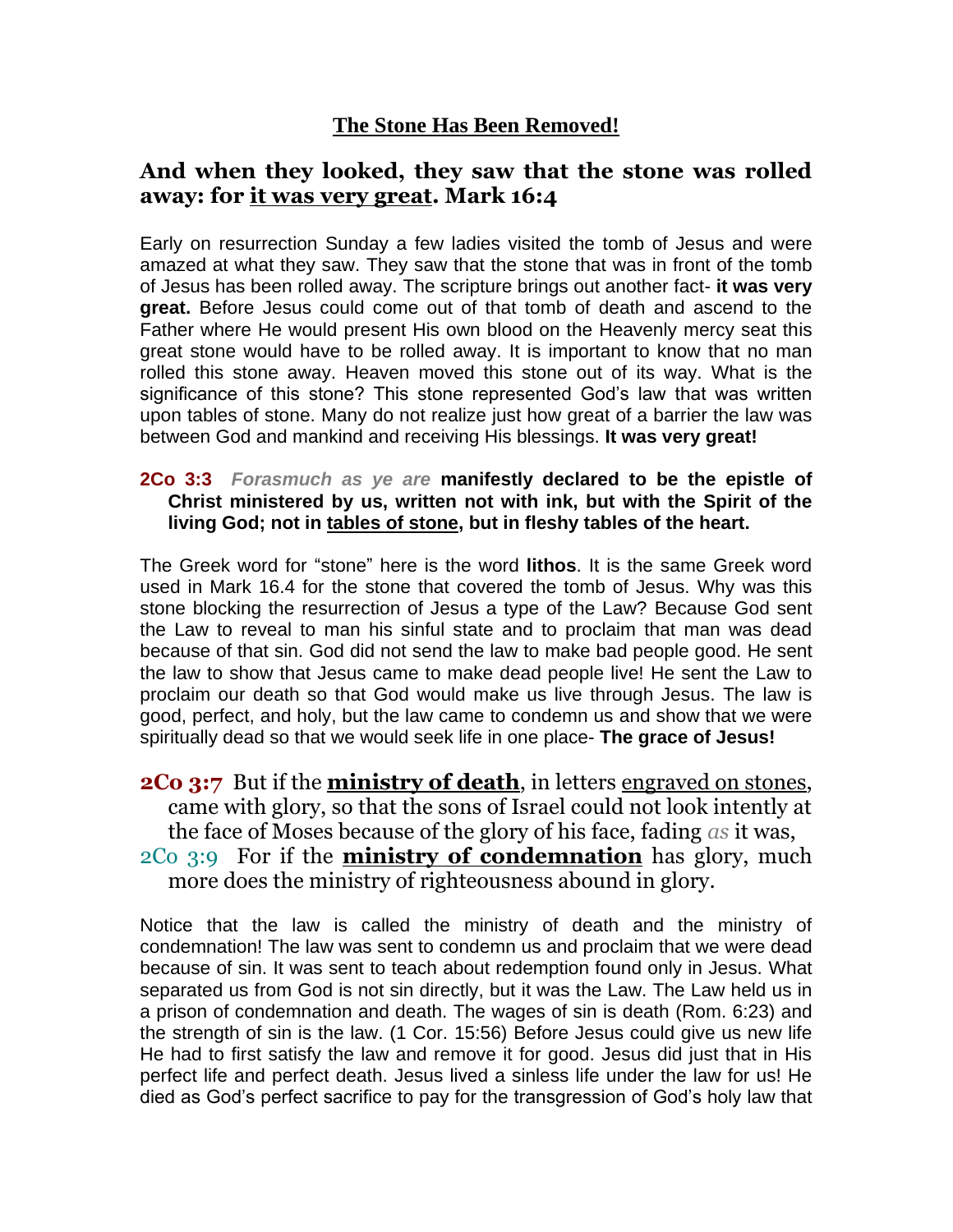we broke. On the cross there was a divine exchange. Jesus became what we were so that by faith we would become what He was, which was totally righteous. He became our sin and we become His righteousness. Jesus removed the law by completely fulfilling it for us! All the rules were kept and God's standards were met in the perfect life of Jesus, and now that life is offered to us freely. This is what you received when you got saved! You received eternal life. You received justification of life! You no longer have to try to be right in your actions to deserve anything from God. Jesus earned it for you by His perfect life and obedience to God. (Rom. 5:19)

 Once Jesus paid for all the transgressions against God's law, then the stone was forever removed and Jesus came out in resurrection power. When He came out so did we because He did it all for us and as us! His righteous life is now the life in our spirits. We are forgiven and have Jesus' righteousness. We need not to try any longer to deserve any of God's blessings by our performance for God. Jesus performed for God and forever has qualified us to partake in all the blessings of Heaven! (Col. 1:12) The only qualification to enjoy the New Covenant is to simply trust in his grace. Grace is unmerited favor and blessings. The only thing we must do to qualify to receive grace is to be not deserving. Trying to merit God's blessing by our performance and receiving unmerited favor does not mix! They are direct opposites! In ourselves we are not deserving! The problem comes when we try to become so, even if it is by trying to believe hard enough for His blessings! But **in Jesus** we are deserving! Jesus is deserving because He is perfect and fulfilled God's perfect Law for us. We are deserving because we are in Him. His obedience was what was needed for God to bless us. The only obedience God can accept is the obedience of faith! (Romans 1:5, 16:26) The great stone of God has been rolled away!

#### **Mat 7:9 Or what man is there of you, whom if his son ask bread, will he give him a stone (Gr, lithos)?**

**Mat 7:10 Or if he ask a fish, will he give him a serpent?** 

**Mat 7:11 If ye then, being evil, know how to give good gifts unto your children, how much more shall your Father which is in heaven give good things to them that ask him?** 

Notice that if we ask God for bread, He does not give us a stone. Bread speaks of spiritual blessings. Jesus is the bread of life. Healing is called the children's bread. (Matt. 15:26) Bread even today is used to speak of finances. If you ask for spiritual bread God will not give you a stone. God will not give us the law to keep in order to earn it! He does not give you a list of do's and don'ts you have to perform perfectly before He gives it to you. Jesus has removed the demands of the Law from you, because He fulfilled the Law perfectly for you! Fish also is a symbol of blessings that come from being saved. God is free to bless you because He became the curse of the law for you (the serpent)! (Gal 3:13) God will not give you the curse because Jesus took it! You are now children of God and he is your Heavenly Father. This relationship was established when Jesus